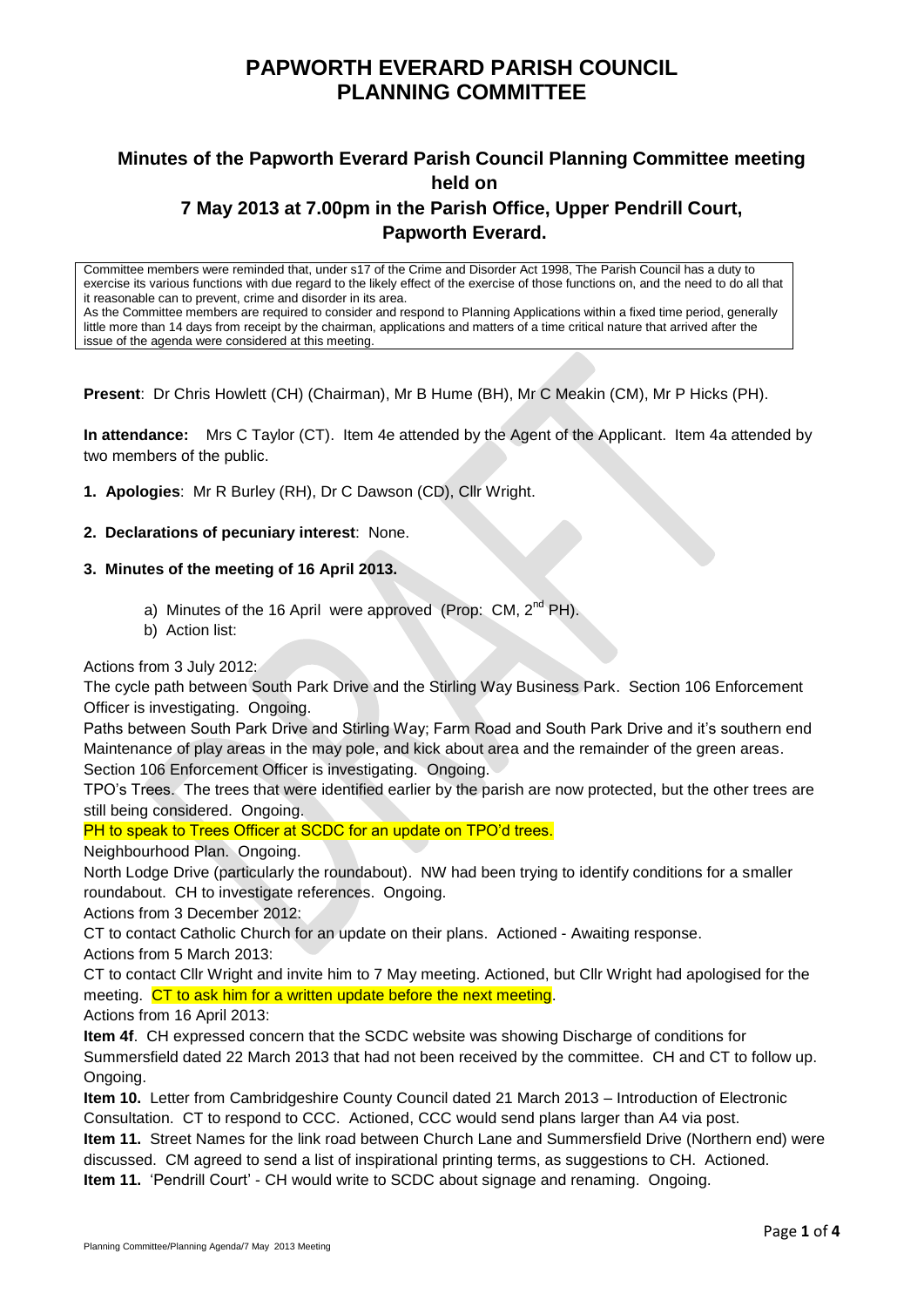**Item 11.** Neighbourhood Plan - CH would offer up to 5 hours work to the planning consultant. Actioned. **Item 12.** Summersfield - it was agreed to send the SCDC Inspector an email to ensure that he is aware of the fenced off area. CH would also ask Paul Derry for a copy of his report to the Inspector. Actioned.

## **4. New Planning Applications for consideration:**

a) S/0623/13/FL. Proposal: Outline planning permission for the demolition of existing buildings & the erection of up to 58 dwellings (Class C3) access, car parking & associated works, open space, landscaping & a children's play area, all matters reserved except for access and; full planning permission & conservation consent for the partial demolition of the existing printworks building & the conservation and re-use of the retained building to provide a brewhouse (B2) bakery (B1) floor area for the consumption of food and drink (A3/A4/A5) and community rooms (D2) associated access, car parking & landscaping; and eight units of accommodation to be used either as housing (C3) and /or business uses (B1a). Location: Land between Church Lane & Ermine Street South, Papworth Everard CB23 3RG. Applicant: Mr Ivan Baggaley, Learig Limited. (Dated 11 April 2013).

Note resident's comments received.

Recommended: Refusal.

b) S/0624/13/CA. Proposal: Partial Demolition of Printworks Building. Location: Land between Church Lane & Ermine Street South, Papworth Everard CB23 3RG. Applicant: Mr Ivan Baggaley, Learig Limited. (Dated 11 April 2013). Recommended: Refusal.

c) C/11/40/078. Application to undertake work on trees situated within a conservation area. Location: 20 Church Lane. Recommended: Approval.

d) S/0853/13/FL. Proposal: Extension to Outpatients Building,General Office, Papworth Hospital, Papworth Everard CB23 3RE. Applicant: Mr G Marinelli. (Dated 26 April 2013). Recommended: Refusal. e) S/0689/13/FL. Single storey extension & replacement garage. 55 Ermine Street South. Mr & Mrs D Jackson. Amendment – root protection area of 2 trees & proposed tree removal. (Dated 26 April 2013). The Agent of the applicant attended the meeting to explain the amendment. Recommended: Refusal?.

### **5**. **Report of records of actions taken re recent planning applications:**

None.

## **6. Planning permissions approved by South Cambridgeshire District Council or by Cambridgeshire County Council:**

a) S/0173/13/FL. Conservatory at 16 Varrier Jones Drive, Papworth Everard. Mr & Mrs Ganaeo.

b) S/0340/13/FL. Erection of cabin at Tots 2 Teens, TCM Johnson Building. Mrs G Wadkin.

## **7. Planning permission refused, withdrawn, decision deferred or other notification:**

None.

## **8. Consultation on Development Documents:**

None pending.

### **9. Reports of meetings.**

None.

**10. Correspondence:** None.

### **11. Papworth West Central - Appraisal and re-assessment/Neighbourhood Plan.**

Street Names – Link Road from Summershill Drive to Church Lane. It was unanimously agreed to ask for the street to be named "Letterpress Way". CH to write to SCDC to request this.

### **12. Reports on matters in progress:**

a) Neighbourhood Plan – Instruction to Tim Slater, Planning Consultant. CH had now instructed Mr Slater by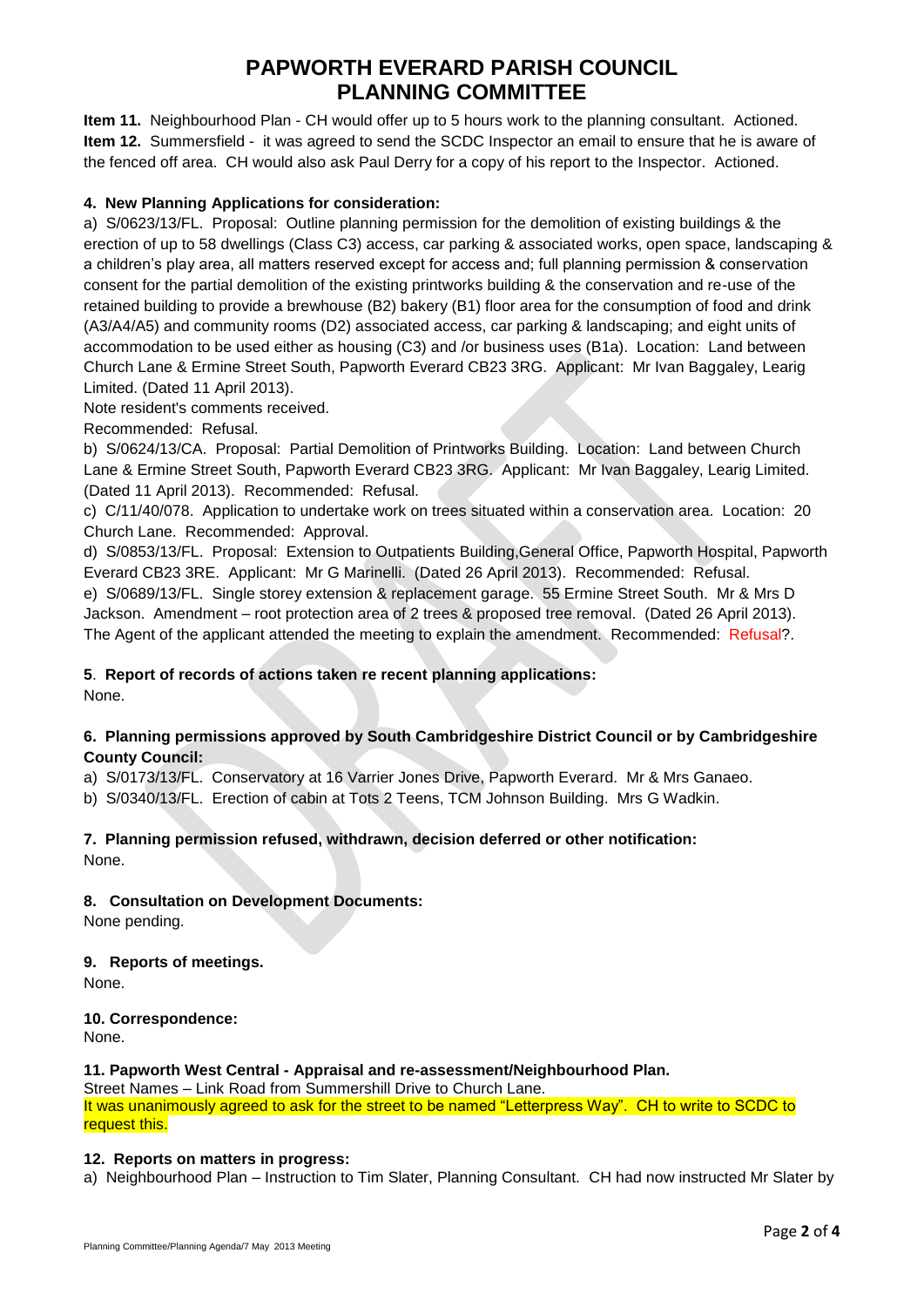email (copied the committee his request).

b) Summersfield.

i) Timber fence at plots 160/161. CH had spoken to Nigel Blazeby at SCDC who will support the committee to have the fence removed if it is on adoptable land. PH to set up meeting with SCDC to discuss this.

ii) Current planning appeal.

PH confirmed that the Planning Inspector would be doing a site visit within the next two weeks (he has a copy of the committee's response)

iii) Street names.

These were discussed and agreed.

## **13. Enforcement Matters:**

Inappropriate signage.

CM stated that Amenities Committee had agreed to remove and destroy these signs. PH agreed to speak to the SCDC Enforcement Officer about the issue.

## **14. Street Names:**

a) Pendrill Court and Upper Pendrill Court.

#### **15. Standing Orders:**

a) Decisions were reviewed in line with s17 of the Crime and Disorder Act 1988.

- b) No items to be provided to the Clerk for the website –
- c) No items were to be provided for the village newsletter.

#### **16. Date of next meeting:**

Tuesday 4 June 2013 at the Parish Office.

-The meeting closed at 10.40pm –

| Signed: |  |  |  |
|---------|--|--|--|
|         |  |  |  |

Dr C Howlett Chairman of Papworth Everard Parish Council, Planning Committee

Date: Uune 2013